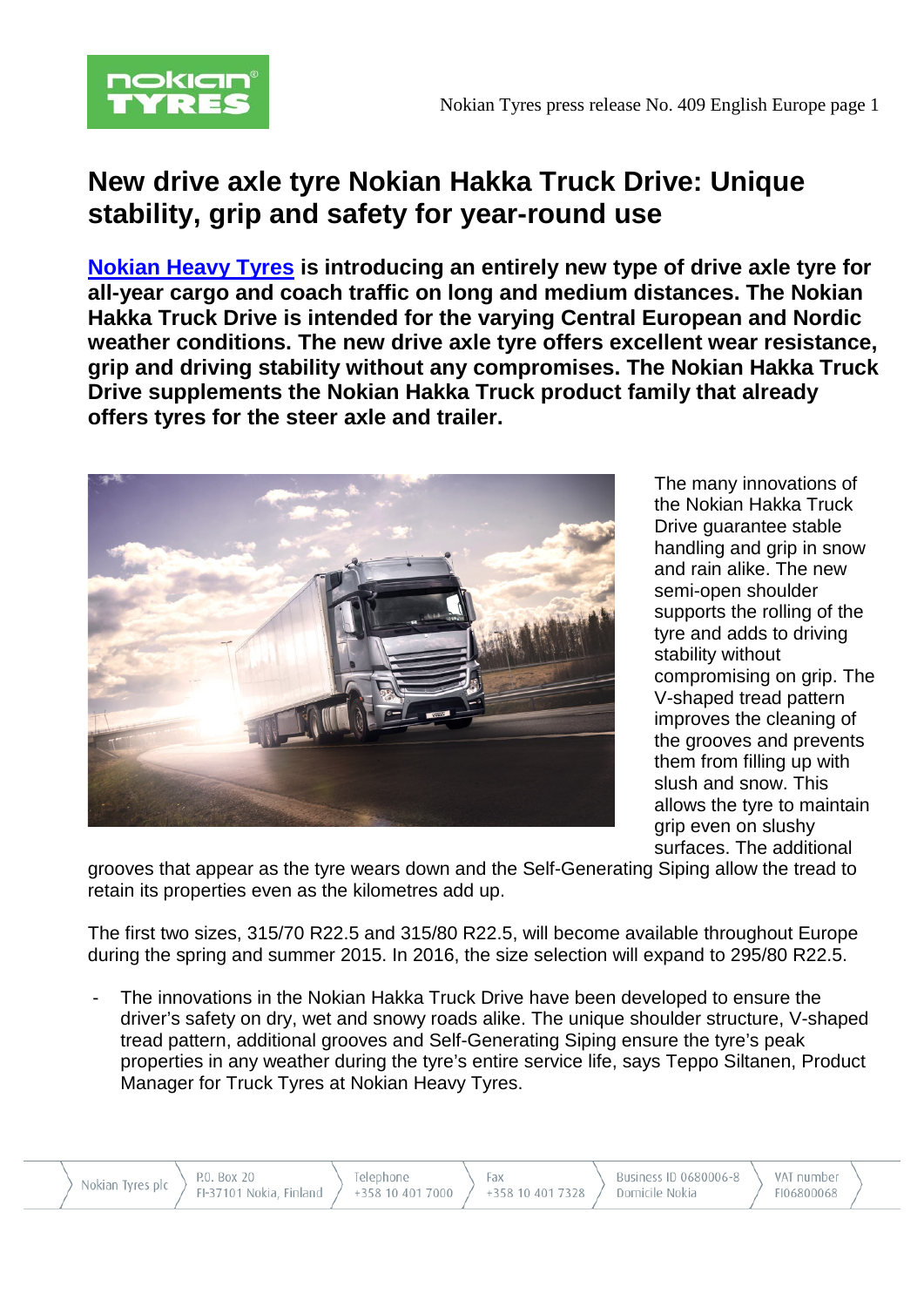



The Driving Safety Indicator (DSI), developed and patented by Nokian Tyres, also makes it easier to monitor the safety and wear of the tyre. It displays the remaining amount of tread surface on the tyre's main grooves in numbers.

# **Designed for year-round use**

The Nokian Hakka Truck Drive tyre can be used all year long, and it can be fitted in any season. The tyre maintains its grip even on snowy roads. In addition to the M+S label, the tyre also bears the 3PMSF label (snowflake symbol) as proof of this. Tyres that receive the snowflake symbol have been proved to work under demanding snow conditions. The unique siping and the open tread centre section mean that winter grip remains good even as the tyre wears down.

The special rubber compound developed for demanding all-year use guarantees grip and durability in any weather. The rubber

compound and optimised pattern distribution keep rolling resistance low. Low rolling resistance reduces fuel costs and the optimised tread pattern makes the tyre comfortably silent to drive.

The Nokian Hakka Truck Drive offers excellent durability. This is due to the optimised block distribution of the tread. The tread distribution has been designed to create a wear pattern that is as even as possible. The durable casing also ensures excellent retreading properties. Nokian Tyres offers several high-quality Nokian Noktop tread models.

The Nokian Hakka Truck Drive is excellently suited for trucks and coaches, but also for heavier transport where sturdiness is required. The tyre is recommended for all-year use in areas with varying weather conditions, such as Central Europe and the Nordic countries.

## **Safety and cost savings for demanding professional use**

The Nokian truck and bus tyres are developed for demanding professional use and varying conditions in order to enable safe driving under all weather and road conditions. Nokian Tyres tests extreme driving situations under all weather conditions at their own testing centres in Ivalo and Nokia.

All of the truck and bus tyres in the Nokian Hakka Truck family are developed to be reliable and economical. The optimised tread pattern and durable structure provide not only a pleasant driving experience, but also clear savings in fuel costs thanks to the low rolling resistance. The Nokian Hakka Truck tyres have been developed to master even the most challenging, rapidly changing weather and road conditions – with respect for the environment.

The Nokian Hakkapeliitta Truck product family, on the other hand, is a match for the world's most demanding winter weather. The Nokian Hakkapeliitta Truck tyres superbly combine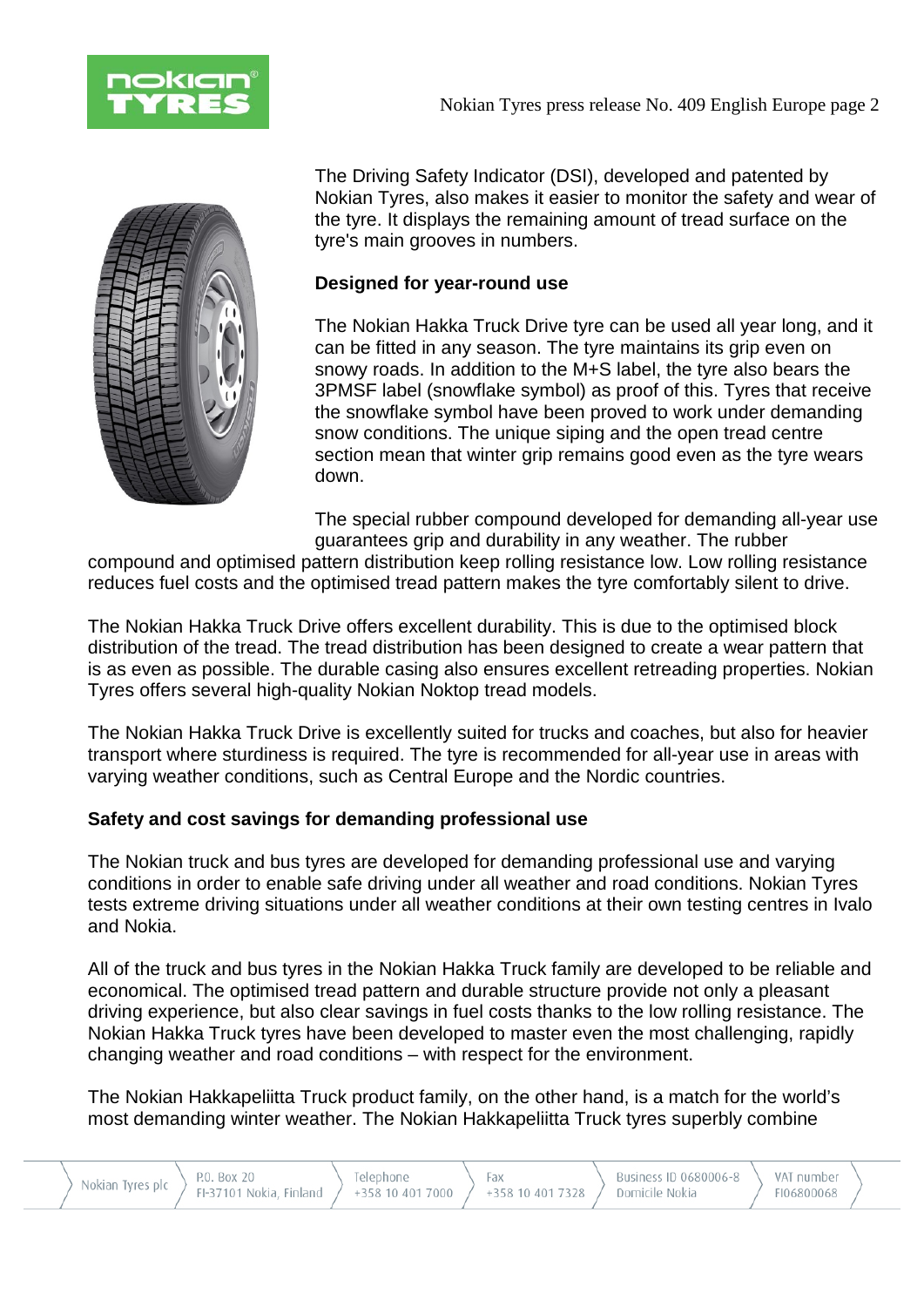

modern technology and unique innovations, which results in a comfortable world-class winter tyre for the user.

The tyres are developed by driving millions of kilometres in different operating environments and all kinds of weather. Nokian Tyres' close co-operation with bus and transport companies offers valuable operating experience to support the design work. The purpose of versatile testing is to offer the market's safest, most economical tyres for professional driving. The company's strong competence is based on long traditions. Nokian Tyres developed the world's first winter tyre for professionals in heavy traffic in 1934.

**[www.nokiantyres.com/heavy](http://www.nokiantyres.com/heavy)** Vianor tyre and car-service of Nokian Tyres: **[http://vianor.com](http://vianor.com/)**

**Photos**: **[www.nokiantyres.com/nokianhakkatruckdrive](http://www.nokiantyres.com/nokianhakkatruckdrive)**

**Videos:**

**Nokian Truck Tyres <http://youtu.be/BsPztTuGijU>**

**Hakkapeliitta Test Experience <http://youtu.be/SSGI1MIr5F4>**

# **Read more:**

**Nokian Tyres and Valtra set the New World Record for tractors: 130.165 km/h! [http://www.nokiantyres.com/company/news-article/nokian-tyres-and-valtra-set-the-new-world](http://www.nokiantyres.com/company/news-article/nokian-tyres-and-valtra-set-the-new-world-record-for-tractors-130-165-km-h/)[record-for-tractors-130-165-km-h/](http://www.nokiantyres.com/company/news-article/nokian-tyres-and-valtra-set-the-new-world-record-for-tractors-130-165-km-h/)**

**2014: 80 years since the world's first winter tyre <http://www.nokiantyres.com/company/about-us/history/nokian-kelirengas-en/>**

# **Nokian Tyres is the world's leading winter tyre specialist, a multiple test winner, winter tyre inventor, world record holder and innovation leader**

As the world's leading winter tyre specialist, a multiple test winner, and inventor of the winter tyre, Nokian Tyres offers the safest tyres for Northern conditions. Innovative Nokian tyres for passenger cars, trucks, and heavy machinery demonstrate their high quality particularly well in snow, ice, tough climates, and demanding driving conditions. Nokian Tyres is the inventor of the winter tyre and has been designing, testing, and patenting innovative tyres for 80 years.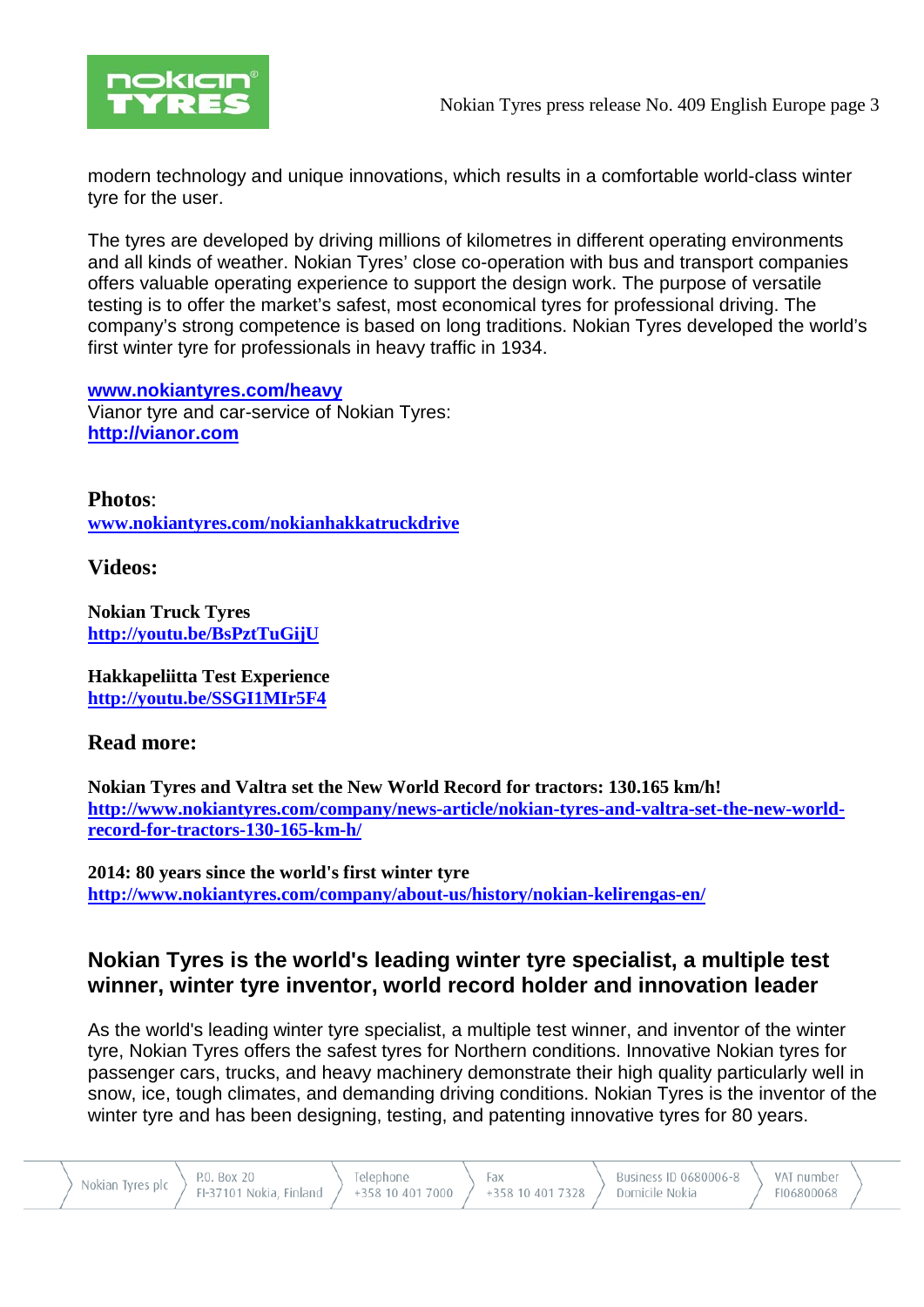

Furthermore, Nokian Tyres produces tyres especially developed for European weather and the higher speeds on European motorways.

Standard Nokian winter tyres set a new Guinness world record "Fastest on Ice" with a car by reaching a top speed of 335.713 km/h. As a leading innovator, Nokian Tyres presented the world's first non-studded winter tyres with studs that extend at the press of a button, allowing the tyre to grip better. The tyre manufacturer also introduced the most energy-efficient winter tyre in the world, with an "A" energy rating. The pioneer in winter tyre technology also introduced the Nokian WR D4 winter tyre that achieves the EU tyre label's best A class in terms of wet grip. The world's first AA class winter tyre in terms of wet grip and fuel efficiency is the revolutionary Nokian WR SUV 3.

Nokian tyres deliver excellent safety, save fuel, and are the forerunner of environmental friendliness. The company is number 1 in terms of brand recognition and appreciation in Scandinavia and Russia and has a positive, exceptional image.

#### **Nokian WR winter tyres are multiple test winners and have achieved numerous further test successes**

Nokian WR winter tyres, optimised for European demands, are multiple test winners and have achieved numerous further test successes. Achieving the top rating "exemplary", the Nokian WR D3 winter tyre is test winner in the 2014 winter tyre test conducted by the German car magazine Auto Bild. Safe handling and short braking distances earned it the top rating on snow. As test winners, Nokian winter tyres also won the 2014 tests by Auto Club Europa ACE, GTÜ (Germany's largest inspection organisation of freelance certified inspectors), and German car magazines Auto Bild allrad, OFF ROAD and SUV MAGAZIN, as well as Autoclub ARBÖ Austria. Nokian premium tyres were also awarded the top ratings "exemplary" and "highly recommended" in these tests.

Nokian Tyres now presents the first winter tyre in the world for cars with the best grip on wet roads in the EU tyre label's best A class. The new Nokian WR D4 winter tyre is a grip champion and offers unique innovations. The versatile chameleon for winter roads provides safe driving on wet and snowy roads alike. This supreme ruler of every type of winter weather, coming from the pioneer in winter tyre technology, provides a firm grip in rain, snow and slush. According to the test results of the inventor of the winter tyre, it has the shortest braking distance in the everchanging European winter weather.

Nokian tyres came out on top in more than 40 winter tyre tests that were carried out by car magazines in this winter, thus confirming the good image of the Scandinavian premium brand.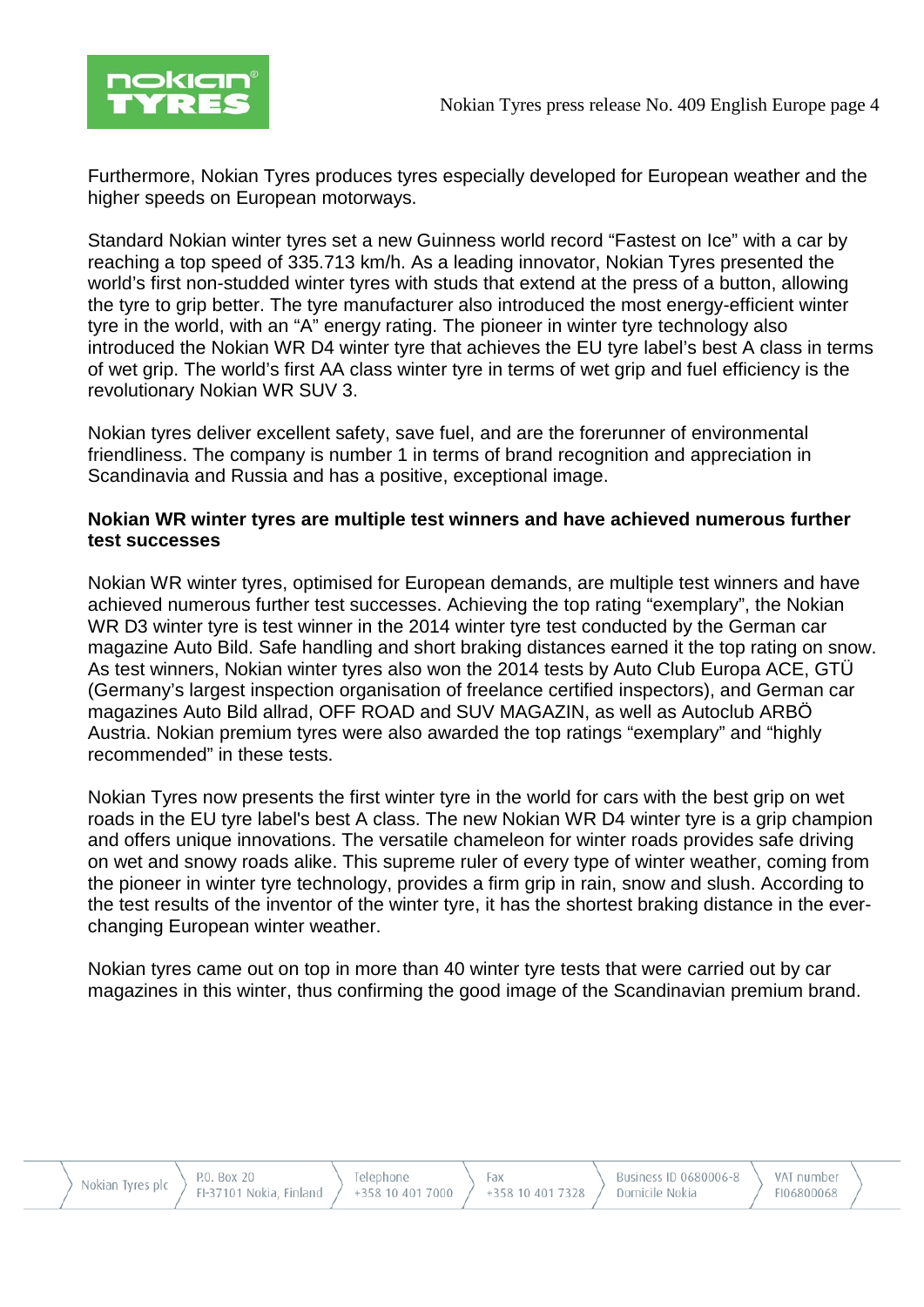

#### **Nokian summer tyres are multiple test winners: in the 2015 ADAC summer tyre test, by the consumer organisation Stiftung Warentest, in the German SUV magazine OFF ROAD, and in additional tests**

Nokian summer tyres are multiple test winners, offering high levels of safety and saving fuel. The Nokian Line is test winner in the 2015 summer tyre tests of the German automobile club ADAC and of the German consumer organisation Stiftung Warentest. Being rated a top score of "good", it is highly recommended. The Nokian Line SUV is test winner in the Auto Bild allrad SUV summer tyre test 2015 achieving the best rating "exemplary". The Nokian zLine SUV is test winner in OFF ROAD being awarded the top rating "highly recommended".

The Nokian Line already scored the top rating "good" in the 2014 ADAC summer tyre test and with Stiftung Warentest. Being rated highly recommended, it was among the test winner group. The Nokian Z SUV was also the test winner in German SUV magazine OFF ROAD, with the top rating "VERY RECOMMENDED", and also in SUV MAGAZIN.

### **Increased safety through innovations: Winter Safety Indicator with snowflake and Driving Safety Indicator (DSI) with aquaplaning warning**

The Nokian Driving Safety Indicator (DSI) with the unique snowflake symbol, the Winter Safety Indicator (WSI), on the Nokian WR winter tyre clearly shows the driver the groove depth as a number from 8 to 4 millimetres. The numbers disappear gradually as the tyre wears and its tread depth decreases. The snowflake remains visible down to 4 millimetres. When it disappears, the risk increases and the winter tyres should be replaced. The grooves must be a minimum of 4 millimetres deep in order to provide enough grip on snow and to prevent slush planing and aquaplaning on winter and summer tyres.

The Driving Safety Indicator on the Nokian summer tyres shows the driver the groove depth as a simple figure from 8 to 3. An aquaplaning alert within this warns of the danger of aquaplaning with a drop symbol. It disappears when there are only four millimetres of remaining tread, alerting the driver of the increased risk. No other tyre manufacturer has these innovations.

## **Nokian Tyres achieved a 1.389 billion euro turnover in 2014**

Nokian Tyres achieved a turnover of 1.389 billion euro in 2014 and had over 4,000 employees. In Europe, Nokian Tyres operates with own sales companies in ten countries. The company also owns the Vianor tyre and car-service chain that comprises over 1,300 outlets in 27 countries.

#### **[www.nokiantyres.com/heavy](http://www.nokiantyres.com/heavy)** Vianor tyre and car-service of Nokian Tyres: **[http://vianor.com](http://vianor.com/)**

**Press contact: Dr Falk Köhler PR**